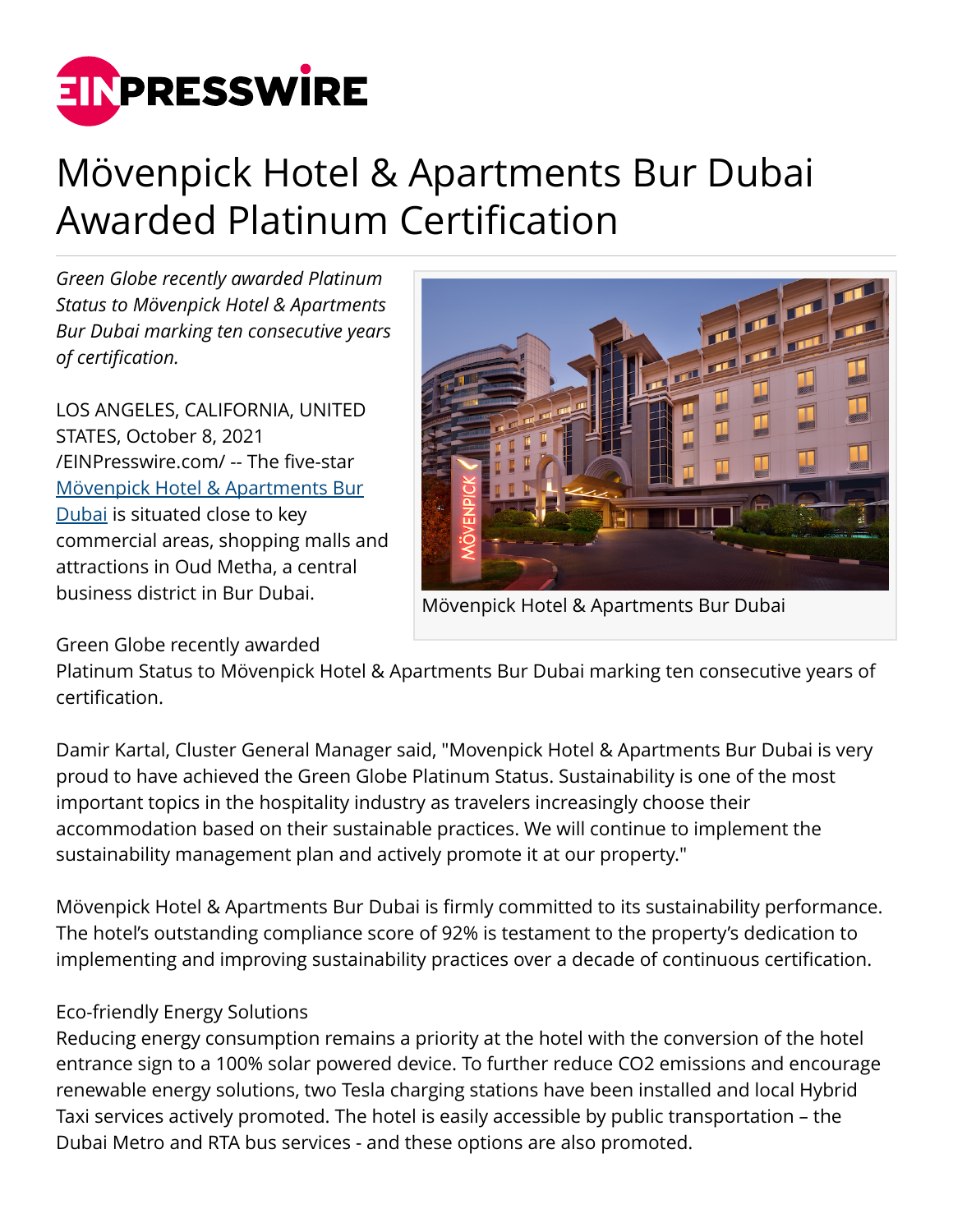# Water & Waste Reduction Strategy

Water and waste management has also been under the spotlight over the past year. Smart management and control of food waste and water consumption during the 2020 – 2021 period was influenced by the fluctuating trends of market demands, resulting in the reduction of waste to landfill by 6% and water consumption by 8.5%.

The transition of paper-based operational procedures to digital procedures culminated in significantly less paper waste. In addition, elimination of plastic straws at all outlets within the property also reduced waste volume.

# Supporting the UAE Community

Mövenpick Hotel & Apartments Bur Dubai is committed to supporting the UAE community through a range of policies and initiatives. The hotel's purchasing policy prioritizes the use of local produce such as eggs, milk, meat and vegetables. Fresh ingredients enhance the delicious dishes created by chefs in the hotel's many dining establishments.

Known as an Art and Business hotel, artworks at the property highlight the talents of local artisans and creatives from the local region. Photos displayed in hotel rooms are the distinctive work of a local photographer and a home-grown designer has created several of the displayed pieces of art. Many of the furniture pieces featured in the lobby and suites were bought at local markets and refurbished.

As part of the hotel's CSR responsibilities, staff members take part in different charity initiatives that aim to help the wider community. Activities including beach clean ups and blood donation drives. Staff also receive continuous sustainability training, which includes foreign language courses.

# About Green Globe Certification

Green Globe is the worldwide sustainability system based on internationally accepted criteria for sustainable operation and management of travel and tourism businesses. Operating under a worldwide license, Green Globe is based in California, USA and is represented in over 83 countries. Green Globe is an Affiliate Member of the United Nations World Tourism Organization (UNWTO). For information, please visit [www.greenglobe.com](http://www.greenglobe.com)

# Contact

Julia Dziakhtsiar Cluster Marketing & Communications Manager

Mövenpick Hotel & Apartments Bur Dubai 19th Street Oud Metha Postal Code 32733